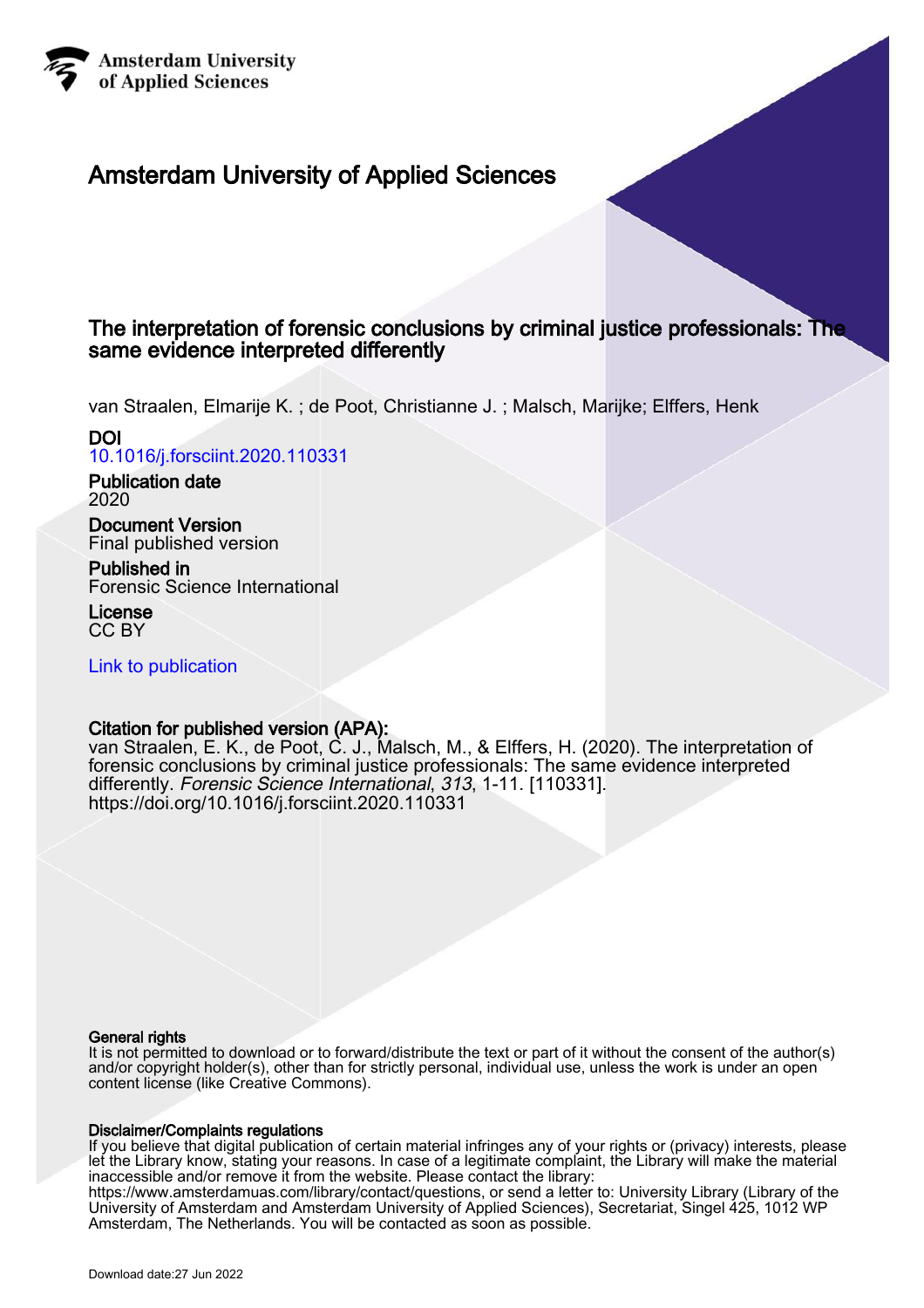## Forensic Science International

journal homepage: <www.elsevier.com/locate/forsciint>

# The interpretation of forensic conclusions by criminal justice professionals: The same evidence interpreted differently

Elmarije K. van Straalen<sup>a,b,</sup>\*, Christianne J. de Poot<sup>a,b,c</sup>, Marijke Malsch<sup>d</sup>, Henk Elffers<sup>d</sup>

<sup>a</sup> Amsterdam University of Applied Sciences, Forensic Sciences, P.O. Box 1025, 1000 BA Amsterdam, the Netherlands bVU University Amsterdam, Criminology Department, De Boelelaan 1105, 1081 HV Amsterdam, the Netherlands <sup>c</sup>

 $<sup>d</sup>$  Netherlands Institute for the Study of Crime and Law Enforcement NSCR, Amsterdam, the Netherlands</sup>

#### A R T I C L E I N F O

Article history: Received 17 October 2019 Received in revised form 4 May 2020 Accepted 7 May 2020 Available online 13 May 2020

Keywords: Forensic conclusions Criminal justice professionals Evidence interpretation Strength of evidence Communicating uncertainty

#### A B S T R A C T

Forensic reports use various types of conclusions, such as a categorical (CAT) conclusion or a likelihood ratio (LR). In order to correctly assess the evidence, users of forensic reports need to understand the conclusion and its evidential strength. The aim of this paper is to study the interpretation of the evidential strength of forensic conclusions by criminal justice professionals. In an online questionnaire 269 professionals assessed 768 reports on fingerprint examination and answered questions that measured self-proclaimed and actual understanding of the reports and conclusions. The reports entailed CAT, verbal LR and numerical LR conclusions with low or high evidential strength and were assessed by crime scene investigators, police detectives, public prosecutors, criminal lawyers, and judges. The results show that about a quarter of all questions measuring actual understanding of the reports were answered incorrectly. The CAT conclusion was best understood for the weak conclusions, the three strong conclusions were all assessed similarly. The weak CAT conclusion correctly emphasizes the uncertainty of any conclusion type used. However, most participants underestimated the strength of this weak CAT conclusion compared to the other weak conclusion types. Looking at the self-proclaimed understanding of all professionals, they in general overestimated their actual understanding of all conclusion types. © 2020 The Authors. Published by Elsevier B.V. This is an open access article under the CC BY license

[\(http://creativecommons.org/licenses/by/4.0/](http://creativecommons.org/licenses/by/4.0/)).

## 1. Introduction

In the process of investigating and proving a crime, many different types of evidence may play a role, including witness statements, DNA, digital traces, fingerprints, observations, and shoeprints. It is impossible, and undesirable, for all professionals working with or making decisions based on this evidence to have expertise in all these different areas. In the forensic domain, there is a different expert for every type of evidence who will examine it and describe his or her findings and conclusion(s) in a report that is used by the professionals in the criminal justice system. For adequate functioning of the criminal justice process, three elements are important: (1) the report is clear, sound and correct, (2) the professional has a basic understanding of the content of the evidence and the report, and (3) the professional is able to correctly assess the evidential strength of the conclusion.

Corresponding author at: Amsterdam University of Applied Sciences, Forensic Sciences, P.O. Box 1025, 1000 BA Amsterdam, the Netherlands E-mail address: [e.k.van.straalen@hva.nl](mailto:e.k.van.straalen@hva.nl) (E.K. van Straalen).

The first element actually means that every expert who investigates the same traces would come up with the same results. The study by De Keijser et al. [[1](#page-11-0)] shows, however, that there can be a discrepancy in the content and layout of forensic reports of different experts. They asked 19 DNA experts around the world from 13 different forensic laboratories in seven countries to evaluate the same mixed DNA profiles and case information and write a DNA report in the way they usually do in their actual practice. The resulting reports differed in size, explanation of technical issues, use of explanation in appendices, evidence level of the proposition, use of contextual information, and the type and content of the conclusions. This implies that reports on the same DNA mark may be strikingly different and may yield different conclusions. It also gives a strong indication of the inherent uncertainties of incomplete and mixed DNA profiles [\[1](#page-11-0)]. In a study by Dror and Hampikian [[2](#page-11-0)] 17 DNA experts working in the same forensic laboratory were presented with mixture DNA and the DNA profiles of suspects from a real adjudicated criminal case. Based on the presented evidence, the 17 independent DNA examiners varied in their conclusions from 'cannot be excluded' to 'excluded' and 'inconclusive'. Both studies [\[1,2](#page-11-0)] show that the same DNA evidence can be assessed differently by DNA experts, regardless of the

0379-0738/© 2020 The Authors. Published by Elsevier B.V. This is an open access article under the CC BY license [\(http://creativecommons.org/licenses/by/4.0/](http://creativecommons.org/licenses/by/4.0/)).



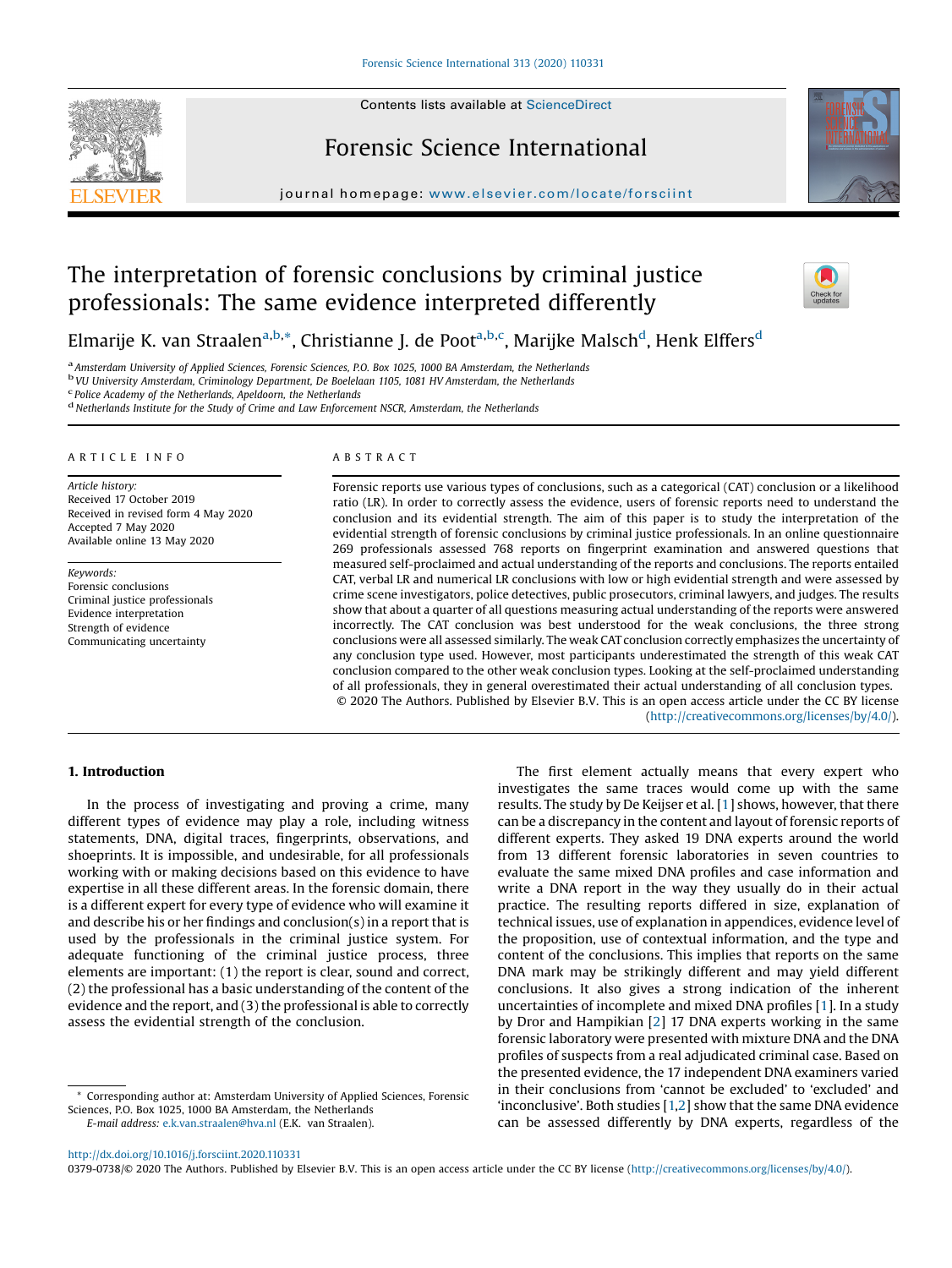forensic laboratory they are working in. For fingerprint evidence, research has shown possible bias in experts' conclusions as well [[3](#page-11-0),[4](#page-11-0)]. An example of a mistaken identification by a fingerprint expert is the Mayfield case. On March 11, 2004, several bombs exploded on commuter trains in Madrid, eventually killing 191 people and wounding over 200. The fingermarks left on a bag with detonators connected with the attack were believed to match the fingerprints of Brandon Mayfield. This fingerprint identification was made by three members of the FBI Laboratory's Latent Print Unit. After Mayfield had been detained for two weeks, the Spanish National Police arrested an Algerian national whom they identified as the source of the fingermarks. He turned out to be 'a better match' than Mayfield [[5](#page-11-0)]. The above studies show that findings of forensic investigations can be interpreted differently. Research therefore is necessary to gain better understanding of why experts can draw different conclusions about the same evidence. The users of forensic reports need to be aware of this human factor in decision-making. Besides the assumption that reports are correct, it is also important that a report clearly states what context information was used for the assessment and the conclusion, and what context information was left out of the assessment. By describing this, it is possible for the users of the reports to make a thought-through decision based on all available evidence.

For the second element, professionals have to be able to assess the meaning of the evidence in the forensic report. If they lack the necessary background to understand a forensic report, they may undertake training or gain advice from an independent source. Several studies [6[–](#page-11-0)8] have shown that criminal justice professionals have a quite high level of self-proclaimed understanding of forensic reports, which is higher than their actual understanding. To understand that they need to seek training or advice, professionals need to be aware of their lack of knowledge. Besides understanding the content of a report, professionals also have to be aware of the possible subjectivity of experts assessing the evidence and writing the report and conclusion.

The third element is the assessment of the evidential strength of the conclusion. Do professionals have a correct understanding of forensic conclusions? Do they understand the evidential strength and the degree of uncertainty that are expressed in forensic conclusions? Do different types of professionals have the same understanding of these forensic conclusions? Finally, do different formulations that can be used to verbalise forensic evidence actually have the same meaning?

The main focus in this article is this third element, the understanding of forensic conclusions by criminal justice professionals. It is valuable to know whether the evidential strength of different formulations of the same conclusion is assessed in the same way by different professionals in the criminal justice system. Additionally, this paper examines professionals' self-proclaimed understanding of forensic conclusions.

## 1.1. Understanding the (un)certainty and evidential value of forensic conclusions

Forensic conclusions should always entail some degree of uncertainty, because no absolute certainty about the uniqueness of traces exists. To illustrate this, we will use fingerprint evidence as an example. Although we have some knowledge of the factors that influence the development of fingerprints  $[9]$  $[9]$ , we do not know exactly how friction ridge patterns originate. Since it is practically impossible to compare all the fingerprints of the entire world's population, there can never be 100% certainty about the unicity of fingerprints. Furthermore, fingermarks found at a crime scene are hardly ever of perfect quality and quantity. A fingerprint examination is therefore usually based on the characteristics of only part of a fingermark, while the characteristics of the missing

part remain unknown. The Organization of Scientific Area Committees for Forensic Science (OSAC) has drafted guidelines for fingerprint examination conclusions in which they state "A conclusion shall not be communicated as a fact. It is an interpretation of observations made by the examiner and shall be expressed as an expert opinion", [[10\]](#page-11-0). Uncertainty should be expressed in all forensic conclusions. When it comes to the interpretation of the uncertainty expressed in forensic conclusions, several types of mistakes can be made. Koehler [[11](#page-11-0)] provides a detailed description on possible fallacies within forensic decision making. We will discuss a few of these fallacies here. The prosecutor's fallacy and the defence fallacy are two common mistakes in the judgement of probabilities [[6](#page-11-0),[12](#page-11-0)]. We will explain these fallacies using the likelihood ratio (LR), which represents the expert's view of the relative probability of the observed features of a trace under alternative hypotheses about the source of the trace.

An expert states:

'There were 12 corresponding minutiae between the fingermark and the reference fingerprint of suspect B. Smith, no differences were found. Two hypotheses have been formulated.

Hypothesis 1: The fingermark originated from the suspect.

Hypothesis 2: The fingermark originated from an unknown person. The findings of this examination are 5 million times more probable when Hypothesis 1 is true versus when Hypothesis 2 is true'.

Prosecutor's fallacy  $\rightarrow$  It is 5 million times more probable that the fingermark belongs to the suspect.

Correct understanding  $\rightarrow$  The findings of the comparison are 5 million times more probable when the fingermark belongs to the suspect.

Defence fallacy  $\rightarrow$  Since the total population is 17 million, the chances are greater that the fingermark is from someone else in the population than that it is from the suspect.

Correct understanding  $\rightarrow$  Not all of these 17 million people have the same chances of leaving a fingermark at that specific crime scene (those who have never been near the crime scene or are physically not capable of entering the crime scene).

Another possible mistake in the interpretation of the evidence occurs when evidence is incorrectly used to answer evidential questions. When evaluating evidence, a certain hierarchy of propositions is followed to distinguish the source level, activity level, and offence level. Information about the source level is insufficient to answer questions about the offence level  $[13-15]$  $[13-15]$ .<sup>1</sup> For example, the fingerprint examination conclusion about suspect B. Smith provides only information about the source level as to whether the fingermark might belong to the suspect. Although the conclusion provides information about the likelihood that an object is touched by the suspect, this conclusion does not provide any information about the activity or crime relatedness of the fingermark. More evidence is needed to draw conclusions about the activity level (did B. Smith perform a certain activity?) or offence level (did B. Smith commit the crime?). In an article by De Ronde et al. [[16](#page-11-0)] the difference between source and activity level in relation to fingermark evidence is more profoundly explained.

#### 1.2. Interpretation of forensic reports and conclusions

What is known about the interpretation of forensic conclusions in practice? Several studies have been conducted on this topic.

For conclusions expressed with a verbal descriptor, the choice of words can influence its comprehension. In a study of the interpretation of probability phrases, Willems et al. [[17\]](#page-11-0) asked participants to assess various phrases by assigning each a point

 $1$  In the current study, we only focus on the source level: on the identification of the source of a fingermark.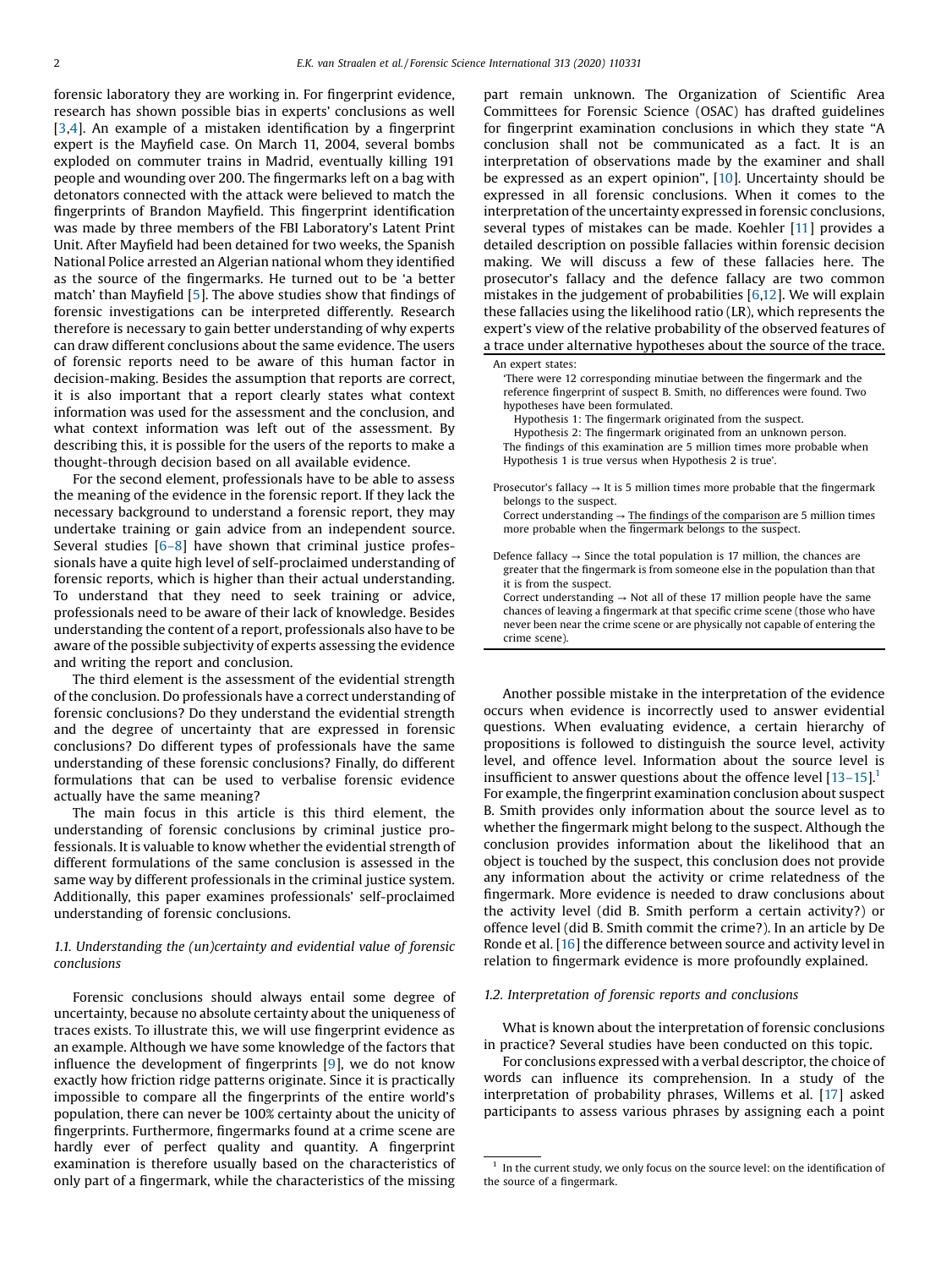estimate on a 0–100% scale. The results show that the interpretation differs greatly among the participants. For more extreme words such as 'always' and 'never', this difference is the smallest [[17](#page-11-0)]. Mullen et al. [\[18](#page-11-0)] asked students to point out the strength of a forensic statement containing one of ten verbal scale descriptors, such as 'weak support', 'moderate support', and 'extremely strong support'. The majority did not correctly understand the meaning of the terms used in the verbal scale. They attributed more value than they should to the weaker verbal conclusions and less value than they should to the stronger conclusions. Carter et al. [[19](#page-11-0)] examined the utility of additional conclusions to the current categorical evidence scale used for fingerprint examinations as was proposed by the Friction Ridge Subcommittee of the OSAC. This committee suggests using a 5-conclusion scale, adding the conclusions 'support for different sources' and 'support for common sources' to the current 'exclusion', 'inconclusive', and 'identification'. The study shows that fingerprint examiners used these additional 'support for' conclusions about 35% of the time, which supports the need for more qualified conclusions for fingerprint comparisons. Carter et al. [[19](#page-11-0)] discuss the theoretical difference between using categorical conclusions and likelihood ratio conclusions for fingerprint examinations. In a study by Arscott et al. [[20](#page-11-0)] participants were asked to read a brief case summary that included a shoeprint evidence statement containing a verbal expression of the comparison conclusion and to rate the perceived strength of the expression. The results showed that when the numerical values were left out, both professionals and lay person perceived the three highest gradations in the verbal scale similarly. In general, the stronger the actual evidential strength, the stronger the participants assumed the evidential strength to be [\[20](#page-11-0)]. These studies show that the interpretation of the evidential value of verbal descriptions of probabilities can vary among those assessing them, and that adding verbal conclusions to existing scales can result in a rather different evidential value chosen by forensic experts.

In reaction to Arscot et al. [[20](#page-11-0)], Berger and Stoel [\[21\]](#page-11-0) wondered whether it is necessary to use only verbal expressions when there is the LR to accompany it. Wintle et al. [[22](#page-11-0)] investigated whether the understanding of verbal probability expressions could be supported by providing numbers alongside these expressions. Lay participants read statements containing verbal expressions of probabilities. The numerical probabilities of the verbal expressions (very unlikely, unlikely, likely, very likely) were presented in three different ways: in a table in a separate browser window, in a tooltip that appeared when a mouse hovered over it, or between brackets behind the verbal expression. A fourth (control) group did not receive any numerical probabilities. After reading the statements, participants had to estimate the minimum, best, and maximum numerical probability belonging to the verbal expression. The results showed a high variability in the numerical probabilities assigned to the verbal probabilities. This variability was lowest when the numerical value was presented in brackets behind the verbal expression [\[22](#page-11-0)]. In a moot court exercise Langenburg et al. [[23](#page-11-0)] explained and presented a likelihood ratio stating the strength of fingerprint evidence to a mock jury. The mock jurors were positive about the credibility of the evidence and understood most of the testimonies. However, fingerprint experts watching the moot court exercise were less positive about the use of a probability model for fingerprint examinations [\[23](#page-11-0)]. These studies show that verbal probability descriptions can be ambiguous and that numerical expressions can help reduce this ambiguity. When explained clearly, jurors can be positive about the use and understandability of numerical expressions. However, when using a 'new' type of conclusion in an existing field of expertise, it is important to not only focus on the users of the evidence, but also on the experts conducting the comparisons.

Are forensic conclusions assessed differently depending on the way they are expressed? In the study by De Keijser et al. [[6](#page-11-0)], professionals assessed reports on facial comparison and DNA evidence in which the conclusion was presented in a verbally or visually expressed LR. The professionals did not assess the reports and conclusions significantly differently. Other studies did find differences in the interpretation of conclusions depending on the way they were expressed. McQuiston-Surrett and Saks [[24](#page-11-0)] studied how jurors and judges assessed conclusions that were phrased differently. The study showed that jurors and judges considered the evidential value of conclusions to be higher if they contained the words 'match' or 'similar in all . . . characteristics' or if they were described with an objective single-probability (the more qualitative conclusions) than if they were described with a subjective probability or an objective multi-frequency conclusion (the more quantitative conclusions) [[24](#page-11-0)]. In a study by Martire et al. [[25](#page-11-0)], lay participants received a brief case summary with the expert testimony of a fingerprint examiner about fingermarks found at the crime scene. The expert conclusion, which had a low or high evidential strength, was presented numerically, verbally in a table, or with a visual LR. The low evidential strength conclusion that was expressed with a verbal LR was deemed the weakest compared to all the other conclusions [[25](#page-11-0)].

Thompson et al. [\[26](#page-11-0)] asked jury-eligible adults to assess pairs of comparisons entailing different phrasings of forensic conclusions on DNA or fingerprint examinations. They studied the interpretations of six different expression types with weak and strong evidential strength: LRs, strength of support statements, match frequencies and random match probabilities, likelihood of observed similarity, source probability statements, and categorical conclusions. In general, they found that statements designed to suggest that the strength of evidence was low or moderate were correctly perceived as weaker than statements designed to suggest that the strength of evidence was high. Conclusions phrased with the term 'match' were assessed as being extremely strong and assessed comparable to an 'LR of 10 million'. Conclusions phrased with the terms 'identification' were assessed as being considerably stronger than those phrased in terms of an 'individualisation', but these were considered significantly weaker than conclusions phrased in terms of 'match' or 'LR of 10 million'. Conclusions expressed with the phrasing 'extremely strong' were considered to be weaker than those using the term 'individualisation', even though this phrasing is intended to be comparable to an 'LR of 10 million' [[26\]](#page-11-0). The different terms used to formulate the forensic conclusions were perceived differently than they were intended. Results of the study by Garrett, Michell, and Scurich (2018) show that jury eligible adults assessed categorical conclusions similar as match probabilities ranging from 1.000.000 to 10. Participants were similar in their decision to convict a suspect based on fingerprint evidence, regardless the conclusion type or specific strength of the evidence. Ratings of the likelihood the defendant left prints and committed the crime differed more between participants. Although those likelihoods were in general assessed as being slightly higher for the categorical conclusions, overall they were assessed similarly compared to the highest match probabilities. The highest presented probability (1.000.000) was assessed as having a significantly higher likelihood compared to the other probabilities, but the lower probabilities ranging from 100.000 to 10 were assessed similarly. Bayer et al. [\[27](#page-11-0)] studied the interpretation by jurors of different likelihood ratio presenting methods: only LR, LR with conversion table, LR with conversion table and figure relating prior and posterior probabilities, and match and nonmatch control groups. In general, participants overestimated the guilt of the suspect prior to the forensic evidence, and tended to undervalue the weight of the evidence. Most underestimation and overestimation of the guilt was found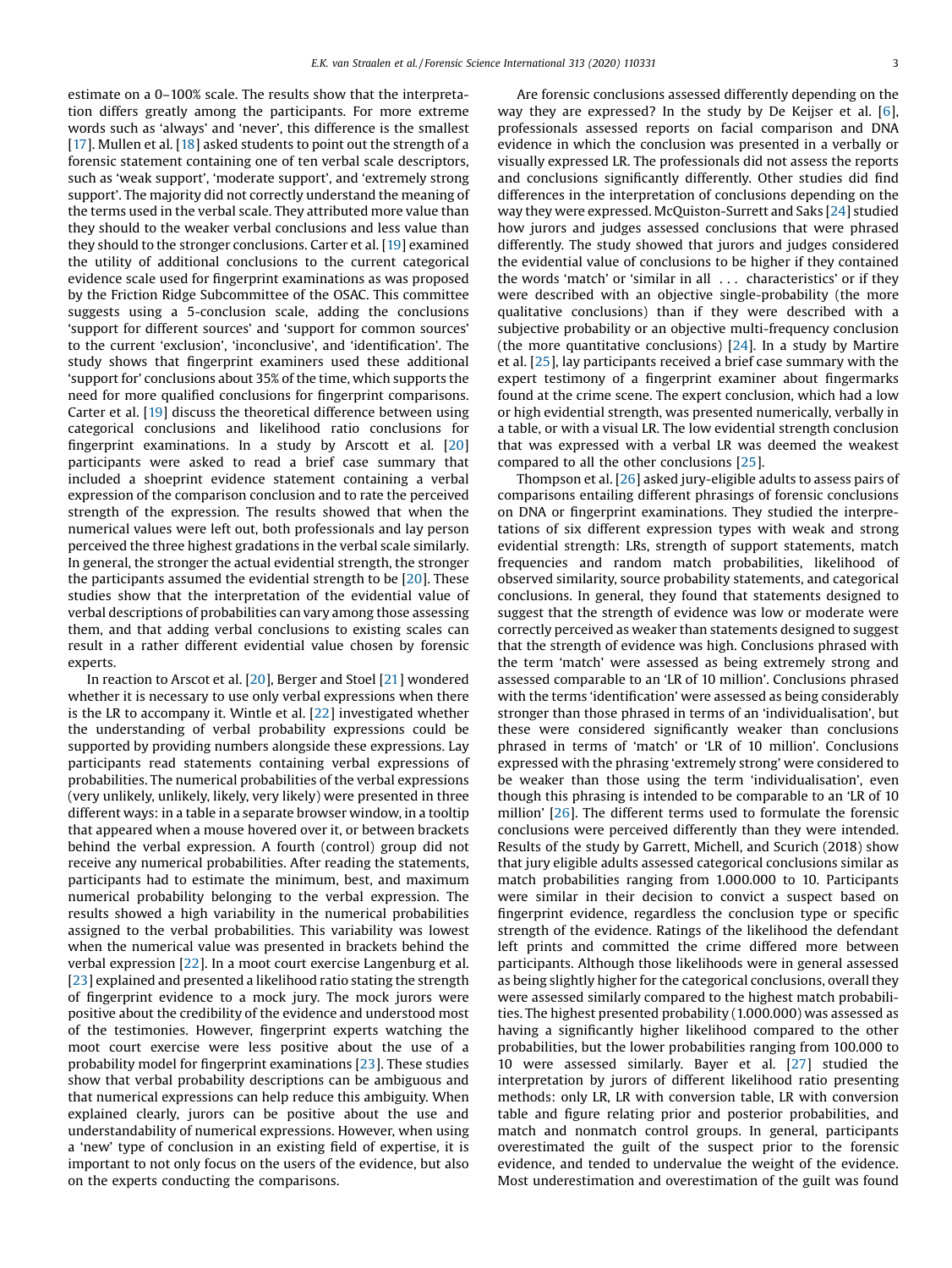when the match or nonmatch reporting technique was used. The use of likelihood ratios, provided with a conversion scale, a range of possible values, and instructions, seemed to help participants to evaluate the evidence.

Overall, it can be concluded that forensic verbal and numerical conclusions can be misinterpreted and that forensic conclusions reporting on the same evidence can be assessed differently depending on the way the evidence is expressed. This study will expand on this research. Since criminal justice professionals can be confronted with different conclusion types within forensic evidence, it is essential for them to know how to value these conclusions.

To investigate the understanding of different forensic conclusion types, we chose one forensic field of expertise in which different conclusion types are being used. In the Netherlands, most fingerprint examinations are conducted by the Dutch National Police. They express their conclusions of their fingerprint examinations in categorical terms. This conclusion type is used by most fingerprint examiners throughout the world. As illustrated above, in the past few years, new fingerprint comparison methods have been developed that use databases to calculate the frequency of certain fingermark characteristics. These frequencies are used to report on the evidential value of fingermarks in terms of numerical values such as likelihood ratios [\[28](#page-11-0)–30]. In the Netherlands, the Netherlands Forensic Institute (NFI) studies the occurrence rate for fingerprint patterns and details in a fingerprint database sample [[31](#page-11-0)]. For the conclusions of their fingerprint examinations they use (verbal) likelihood ratios. Consequently, criminal justice professionals in the Netherlands can be confronted with multiple fingerprint examination reports using different conclusion types in one criminal case. This situation might be the future reality for other countries and for other forensic evidence fields.

Since professionals in the Netherlands are confronted with reports on fingerprint examinations using a categorical or likelihood ratio conclusion, we examine the interpretation of these different forensic conclusions in fingerprint examination reports. We compare categorical, verbal likelihood ratio, and numerical likelihood ratio conclusions with either low or high evidential strength. Based on former research, some overestimation of the understanding of conclusions in general is expected. We expect that participants have the highest self-proclaimed understanding of categorical conclusions compared to the conclusions using likelihood ratios. Based on the literature, we expect the numerical likelihood ratios to be better understood than the verbal (likelihood ratios and categorical) conclusions. We expect the categorical conclusions to be overestimated compared to the likelihood ratio conclusions.

## 2. Method

## 2.1. Design

In an online questionnaire, participants were asked to read three fingerprint examination reports. [Fig.](#page-5-0) 1 shows the survey design. The participants were randomly allocated to one of two groups. Group 1 only received reports with weak evidential strength conclusions, and group 2 only received reports with strong evidential strength conclusions. The reports varied in conclusion type, and each participant received a report with a categorical conclusion, a report with a verbal LR conclusion, and a report with a numerical LR conclusion. These three reports for group 1 contained the weak conclusions: A: categorical—'cannot rule out', B: verbal LR—'moderate', and C: numerical LR—'LR of 50'. Group 2 contained the strong conclusions: D: categorical— 'individualisation', E: verbal LR—'extremely strong', and F: numerical LR—'LR of 5 million'.

To control for an order-effect, the order in which the reports were presented was varied, resulting in six conditions: ACB, BAC, CBA, DFE, EDF, and FED. To equally distribute the professionals over the six conditions, every professional type had its own set of six conditions. The survey tool ([www.qualtrics.com\)](http://www.qualtrics.com) randomly allocated the professionals over these conditions.

### 2.2. Participants

Participants were criminal justice professionals who in their work practice could be tasked with assessing forensic evidence conclusions. The participants voluntarily participated after a request was sent out via email within their organisation. In the email, a URL linked them to the survey for their group of professionals. The participants were randomly assigned to one of the six conditions.

A total of 269 criminal justice professionals participated in the online questionnaire: 59 crime scene investigators, 78 police detectives, 57 public prosecutors, 30 criminal lawyers, and 45 judges. Of those 269 participants, 43.5% was female and 56.5% male. The age of the total group was between 25 and 76 years old  $(M = 45, SD = 11)$ . The professionals had up to 45 years of working experience in their profession ( $M = 12$ ,  $SD = 9$ ). [Table](#page-5-0) 1 presents an overview of the background characteristics by professional type.

#### 2.3. Experience with fingerprint evidence

In all, 74% ( $N = 200$ ) of the participants had seen at least one fingerprint examination report of the police or a forensic institute before taking the survey. Of those participants,  $62\%$  (N = 123) judged the police reports were clear. All participants were asked about the ways in which they had gained knowledge about fingerprint examination:  $44\%$  (N = 117) reported taking a course on this topic,  $10\%$  (N = 28) had attended a conference or meeting on the topic, and  $34\%$  (N = 92) had read literature about the topic. Another  $18\%$  (N = 48) stated they had never gained knowledge of fingerprint examination.

#### 2.4. Procedure

Via the URL in the invitation email, participants were directed to the questionnaire on the website of the survey tool ([www.](http://www.qualtrics.com) [qualtrics.com](http://www.qualtrics.com)).<sup>2</sup> A welcome message stated that for a study on the interpretation of forensic reports, they were invited to read three fingerprint examination reports and answer the appurtenant questions. On the next page, questions were asked about the participants' profession, age, gender, and education. After these questions, the first report was displayed. All three reports had exactly the same layout except for the conclusion part. The report was a simplified version of the police fingerprint examination report in The Netherlands. The only information on the one-page report was the registration numbers of the case and trace and basic personal information of an individual. No further information was provided about the fingermark, individual, crime (scene), or other evidence.

After each report, the exact same set of 17 questions appeared. These questions are similar to those used in other studies  $[6-8]$  $[6-8]$ . Six questions were about the alleged understanding of the report, and were five point Likert scale and open text questions. One Likert scale question and the two open text questions were eventually not used in this study. Eleven questions measuring actual understand-

 $2$  All study materials are in Dutch. Requests for an English translation of the vignettes and questionnaire can be sent to Elmarije van Straalen ([e.k.van.](http://e.k.van.straalen@hva.nl) [straalen@hva.nl\)](http://e.k.van.straalen@hva.nl).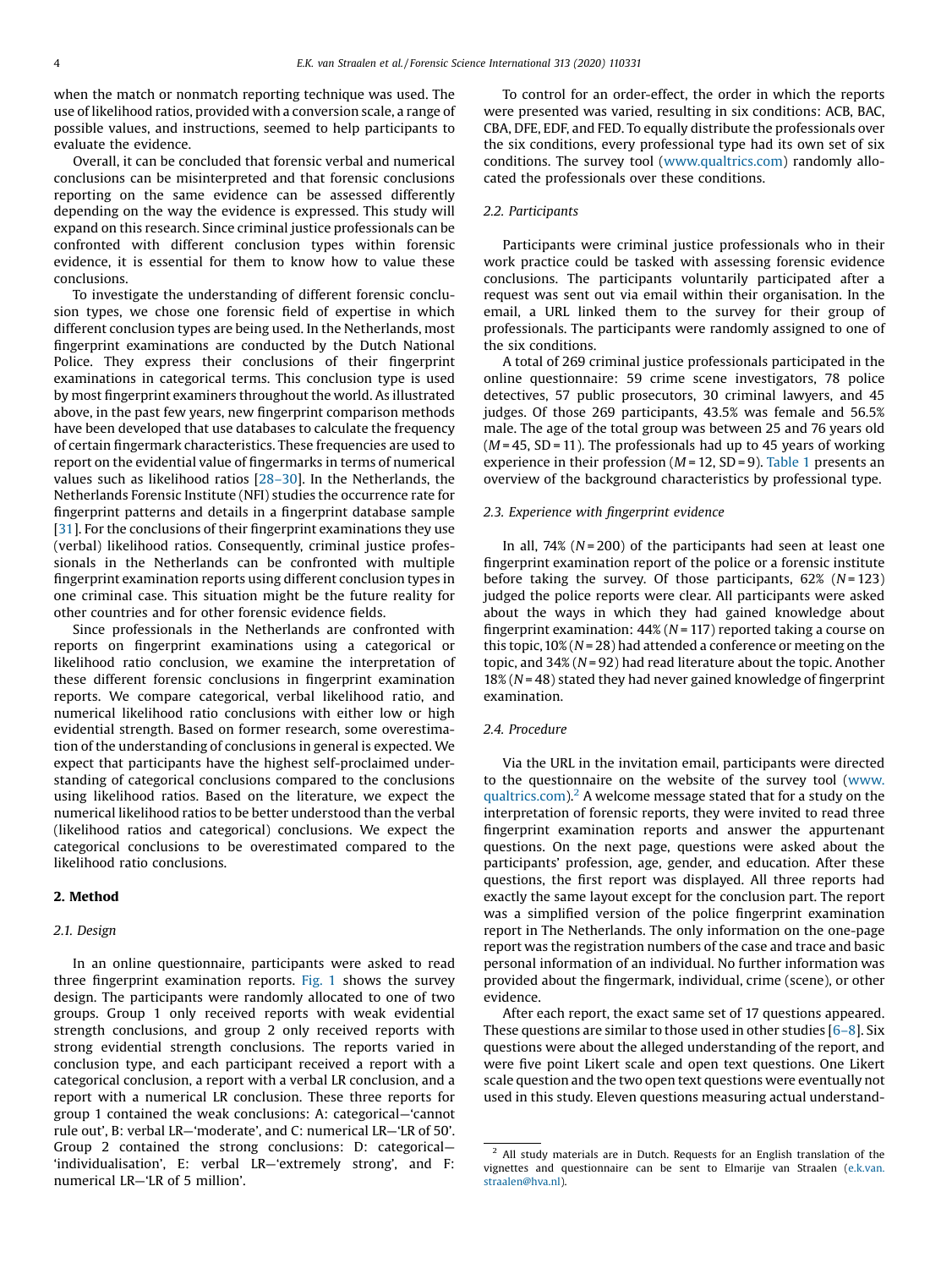<span id="page-5-0"></span>

Fig. 1. Survey design.

Table 1 Background characteristics by professional type.

| Professional      | Age            | Gender          | Experience       |
|-------------------|----------------|-----------------|------------------|
| type              | (M)            | (% female/male) | (M)              |
| <b>CSI</b>        | $44 (SD = 12)$ | 46/54           | 11 $(SD = 8)$    |
| Police detective  | 47 $(SD = 10)$ | 36/64           | $14 (SD = 9)$    |
| Public prosecutor | 44 $(SD = 9)$  | 51/49           | $12(SD=7)$       |
| Criminal lawyer   | $40(SD = 12)$  | 40/60           | $13(SD=9)$       |
| Judge             | $50(SD = 11)$  | 47/53           | 11 ( $SD = 11$ ) |

ing (see [Tables](#page-7-0) 3 and 4) were about the assumed match between the fingermark and the fingerprint of the suspect, the assumed evidence against the suspect, and the assumed guilt of the suspect. These questions were five point Likert scale and single-answer multiple choice questions. Questions 1 and 3 (see [Table](#page-7-0) 3) had the answer options 'yes', 'maybe', 'no', 'don't know'. Question 10 and 11 were five point Likert scale questions. The other questions had answer options 'yes', 'no', 'don't know'. The answers to questions 1–9 were recoded into 'correct' and 'incorrect'. In [Table](#page-7-0) 3, for every question the answer that was recoded into 'correct' is between brackets.

Each report and each set of questions were presented on a new page. It was not possible to move to the next page without answering all the questions on that page, and returning to a previous page was prohibited. After the questions about the three reports were answered, a new set of questions was shown. These were questions about experience with fingerprint evidence and reports, and certain fingerprint procedures within the participants' organisation. At the end of the entire questionnaire, participants were asked for 'any comments on the questionnaire or reports you have read'. Most participants completed the study in 15–30 min.

In total, 378 professionals started the questionnaire, of which 109 stopped before they finished assessing the first report. Of those 378 participants, 269 finished assessing 768 reports. Twenty-six participants did not finish reading all three reports and answering all three sets of questions, only completing the first one or two. In the end, 241 participants finished answering all the questions,

## including the set of questions at the end of the questionnaire about experience and procedures. The data of the 269 participants were analysed.

#### 2.5. Data analysis

All data were exported from the survey tool to IBM SPSS Statistics (version 23). The research design combines a withinperson factor with a between-persons factor (Fig. 1). Conclusion strength is a between-persons factor with two levels: 'weak' and 'strong'. Participant group 1 only received weak conclusions, while participant group 2 only received strong conclusions. Conclusion type is a within-person factor with three levels: 'categorical', 'verbal LR', and 'numerical LR'. The phrasing of the conclusion depends on both conclusion type and strength. For weak conclusions, the phrasing of the categorical conclusion is 'cannot rule out' (A), for the verbal LR conclusion, it is 'moderate' (B), and for the numerical LR conclusion, it is 'LR of 50' (C). For strong conclusions, the phrasing of the categorical conclusion is 'individualisation' (D), for the verbal LR, it is 'extremely strong' (E), and for the numerical LR, it is 'LR of 5 million' (F). Comparing the effect of the stimuli within group 1 or within group 2 is a within-person comparison.

Because conclusion type and phrasing are nested within the strength factor, we compare A, B, and C in a separate set of tests from D, E, and F. We compare conclusion type and phrasing levels in pairs: A with B, A with C, and B with C, and in parallel, D with E, D with F, and E with F. For each comparison, we use a paired *t*-test. For comparing levels of the strength factor (between-persons), we use a two sample t-test. We first average results over the three nested type and phrasing results for the three reports that have been assessed by one person. In further analyses on how mean scores differ for different professionals, a t-test with Tukey posthoc pairwise comparison has been used.

### 3. Results

The important question in this study is whether reports using different ways of presenting the conclusion while having a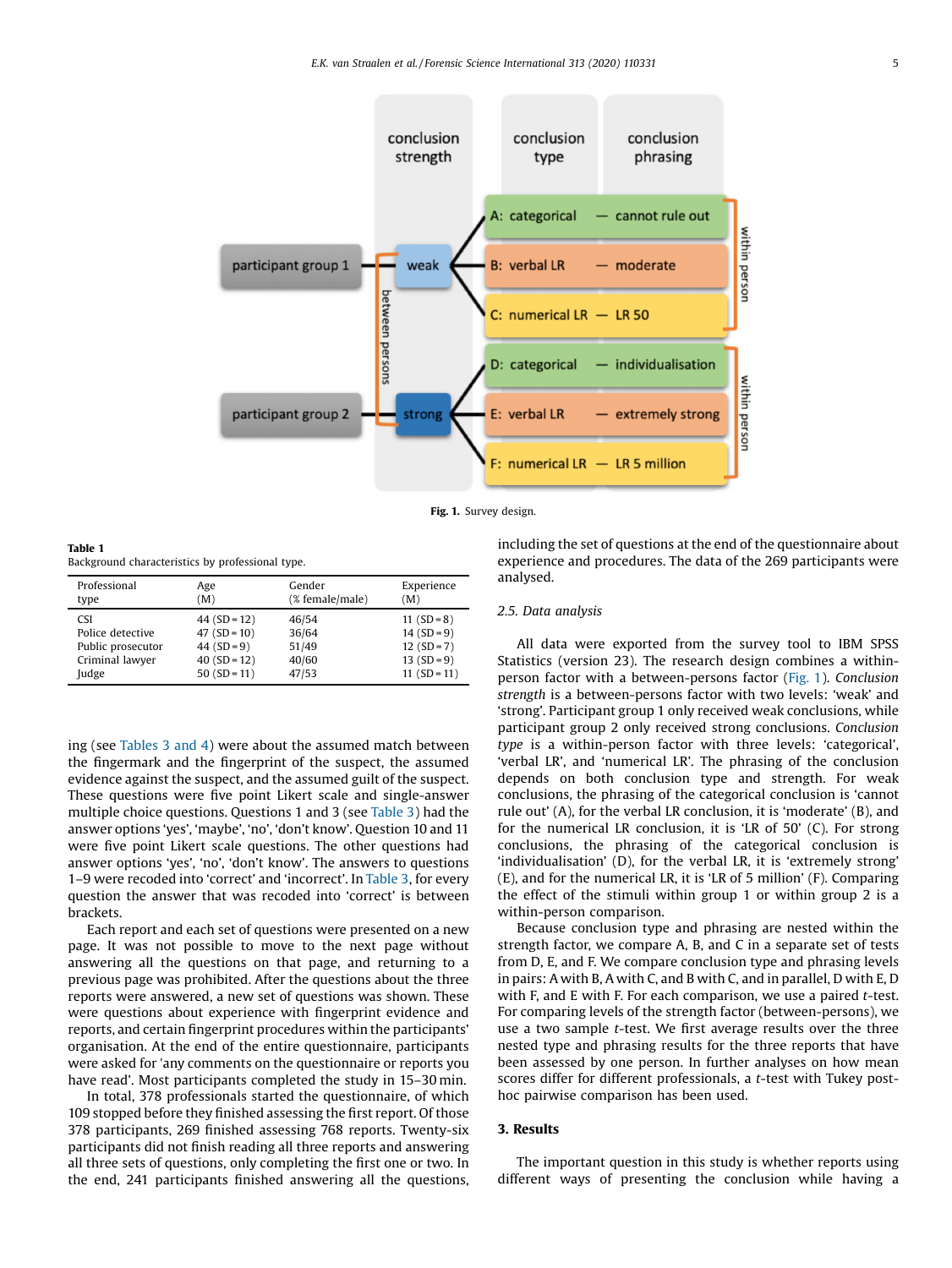<span id="page-6-0"></span>

Fig. 2. The mean alleged understanding per type of conclusion for strong and weak evidential strength. Note: Effect of conclusion strength significant at  $p < .05$  level.

comparable evidential strength, are correspondingly assessed as being similar in evidential strength. Before looking at the actual understanding, we will look at the alleged comprehension of those conclusion types: do professionals think they understand the reports and conclusions?

#### 3.1. Alleged comprehension

Participants were asked whether they understood the conclusion in the report. In general, they thought they understood the conclusion well. Fig. 2 shows the mean alleged understanding for the weak and strong conditions, divided into the three different conclusion types: CAT (categorical), VLR (verbal LR), and NLR (numerical LR). We observe no significant difference between the three conclusion types and phrasings, neither in the strong nor in the weak strength conditions, which is rather remarkable. The mean alleged understanding was significantly higher for conclusions with strong evidential strength than for the weak conclusions  $(F(1,242) = 27.126, p < 0.001)$ . Therefore, we may conclude that it is the strength of the evidence, irrespective of the way it is expressed, that makes the participants confident about their understanding.

Participants were also asked whether they in general understood the content of the report. Overall, they thought they understood the content well ( $M = 4.1$ ). For strong evidential strength reports, the alleged understanding of the content was significantly higher (M  $= 4.3$ ) than for those with weak evidential strength (*M* = 3.9) (F  $(1,242)$  = 21.410,  $p < 0.001$ ). The understanding of the *content* of the reports in general seems to be assessed similarly as the understanding of the conclusion. Indeed, both answers are highly correlated ( $r = .847$ ,  $p < 0.001$ ). In general, participants thought there was rather enough information in the report to understand the conclusion. Participants assessing reports with strong evidential strength seemed to be significantly more satisfied with the amount of information provided to understand the conclusion than participants assessing reports with weak evidential strength (F  $(1,242) = 40.181$ ,  $p < 0.001$ ). The alleged comprehension of the conclusion and report in general and the assumed amount of information provided to understand the conclusion did not differ significantly by conclusion type and phrasing.

Table 2 shows the mean alleged understanding per type of professional (with no distinction between evidential strength and conclusion type and phrasing). The answers to the questions on alleged comprehension differed significantly depending on the type of professional assessing the conclusion,  $F(4,236) = 2.480$ ,  $p$  < 0.05, see Table 2. The CSIs had the highest alleged understanding of the conclusion, while the lawyers had the lowest. There was a significant difference in understanding of the content of the report between the various types of professionals (see Table 2), F  $(4,236)$  = 2.879,  $p < 0.05$ . Again, lawyers had the lowest alleged understanding of the reports, and CSIs had the highest alleged understanding. Also, the amount of information given in the report to understand the conclusion was assessed significantly differently by the different types of professionals,  $F(4,236) = 2.611$ ,  $p < 0.05$ 

#### Table 2

The mean alleged understanding per type of professional.

| Questions ***                                                                                                                        | Type of professional |             |                  |                   |             |             |  |  |  |
|--------------------------------------------------------------------------------------------------------------------------------------|----------------------|-------------|------------------|-------------------|-------------|-------------|--|--|--|
|                                                                                                                                      | Total                | <b>CSI</b>  | Police detective | Public prosecutor | Lawyer      | Judge       |  |  |  |
| Do you understand the conclusion in the<br>report? (1 I do not understand at all-5 I<br>completely understand)                       | $4.1*$               | 4.3         | 4.0              | 4.2               | 3.8         | 4.0         |  |  |  |
| Do you in general understand the content of the<br>report? (1 I do not understand at all-5 I<br>completely understand)               | $4.1^*$              | 4.4         | 4.0              | 4.2               | 3.9         | 4.0         |  |  |  |
| Do you think there is enough information in the<br>report to understand the conclusion? (1 not<br>enough at all-5 completely enough) | $3.4*$               | $3.6^{a**}$ | $3.5^{a**}$      | $3.5^{a**}$       | $3.0^{b**}$ | $3^{a,b**}$ |  |  |  |

Note: \*Effect of professional type significant at  $p < 0.05$  level. \*\*Means in the same row that do not share superscripts differ at  $p < 0.05$ . A Tukey post-hoc test revealed that the mean was significantly lower for the lawyers (2.96  $\pm$  0.972) compared to the CSIs (3.58  $\pm$  1.162, p < 0.05), police detectives (3.50  $\pm$  1.145, p < 0.05), and public prosecutors  $(3.54 \pm 1.065, p < 0.05)$ . \*\*\*The answering scales are in parentheses.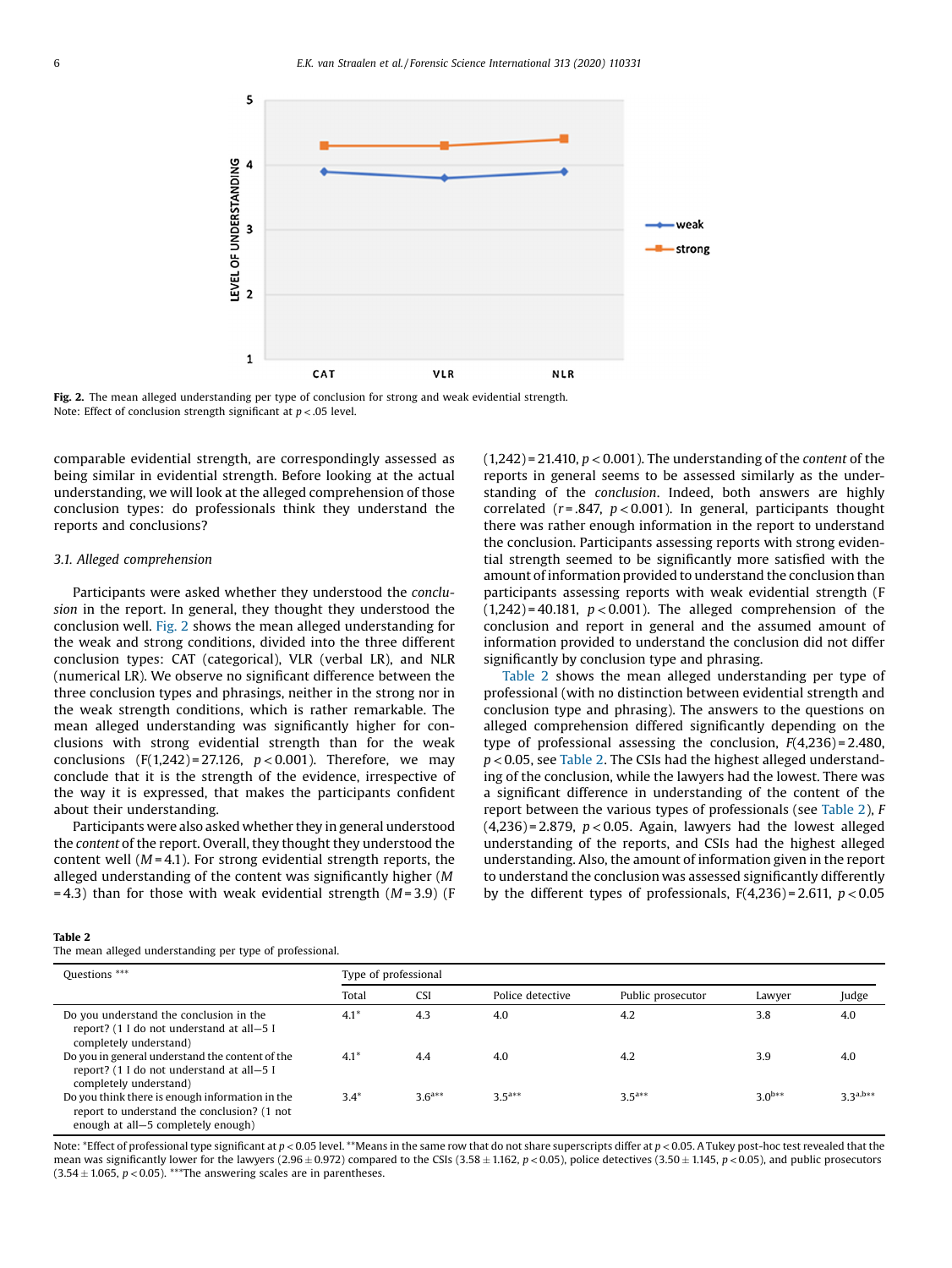#### <span id="page-7-0"></span>Table 3

The percentage of correct answers per type of conclusion.

| Ouestions and statements**                                                                                                                              | Total           | Conclusion strength and type |                 |                 |                   |                |                 |                 |                 |  |
|---------------------------------------------------------------------------------------------------------------------------------------------------------|-----------------|------------------------------|-----------------|-----------------|-------------------|----------------|-----------------|-----------------|-----------------|--|
|                                                                                                                                                         |                 | Weak-group 1                 |                 |                 |                   | Strong-group 2 |                 |                 |                 |  |
|                                                                                                                                                         |                 | Total weak                   | CAT(A)          | VLR(B)          | NLR(C)            | Total strong   | CAT(D)          | VLR(E)          | NLR(F)          |  |
| 1. Does the fingermark belong to the suspect?<br>(maybe)                                                                                                | $56^{1}$        | $75*$                        | 88 <sup>a</sup> | 64 <sup>b</sup> | 73 <sup>b</sup>   | 37             | 33              | 41              | 36              |  |
| 2. Do you think it is impossible for the<br>fingermark to be from someone else than the<br>suspect? (no)                                                | 74 <sup>1</sup> | 83*                          | 90 <sup>a</sup> | 78 <sup>b</sup> | 82 <sup>a,b</sup> | 64             | 56              | 70              | 67              |  |
| 3. It is ruled out that the fingermark belongs to<br>someone else than the suspect. (no)                                                                | $84^{1}$        | 88*                          | 95 <sup>a</sup> | 83 <sup>b</sup> | 86 <sup>a,b</sup> | $79*$          | 69 <sup>a</sup> | 84 <sup>b</sup> | 85 <sup>b</sup> |  |
| 4. The conclusion better fits the scenario that<br>the fingermark belongs to the suspect than<br>the scenario that it belongs to someone else.<br>(yes) | $80^{1*}$       | $65*$                        | 16 <sup>a</sup> | 86 <sup>b</sup> | 92 <sup>b</sup>   | 95             | 92              | 96              | 96              |  |
| 5. There is more than a 50% chance the<br>fingermark belongs to the suspect. (no)                                                                       | $26^{1*}$       | $43*$                        | 59 <sup>a</sup> | 31 <sup>b</sup> | 40 <sup>b</sup>   | 9              | 8               | 9               | 10              |  |
| 6. The result of this examination is<br>incriminating for the suspect. (yes)                                                                            | $72^{1*}$       | $63*$                        | 28 <sup>a</sup> | 73 <sup>b</sup> | 86 <sup>c</sup>   | 81             | 80              | 83              | 81              |  |
| 7. The outcome of this examination is evidence<br>against the suspect. (yes)                                                                            | $70^{1*}$       | $57*$                        | 27 <sup>a</sup> | 66 <sup>b</sup> | 78 <sup>b</sup>   | 83             | 81              | 84              | 82              |  |
| 8. It has been proven that the defendant is<br>guilty. (no)                                                                                             | $89^{1}$        | 93                           | 96              | 92              | 90                | 84             | 85              | 85              | 84              |  |
| 9. It has been proven that the suspect was at the<br>scene were the fingermark was found. (no)                                                          | $64^{1}$        | $73*$                        | 88 <sup>a</sup> | 66 <sup>b</sup> | 64 <sup>b</sup>   | 57             | 53              | 59              | 59              |  |

Note: The means for weak or strong conclusion types in the same row that do not share the same superscripts differ at  $p < 0.05$ . \*Effect of conclusion type significant at  $p < 0.05$ level. \*\*The correct answers to the questions are in parentheses. <sup>1</sup>Effect of conclusion strength significant at  $p < 0.05$  level.

(see [Table](#page-6-0) 2). For the alleged understanding of the conclusion and report in general, a Tukey post-hoc test showed no significant difference when the professional types were compared to each other. Overall, professionals thought they understood the report and conclusion well and thought there was rather enough information in the report to support this understanding.

#### 3.2. Actual comprehension

Eleven questions measured the actual understanding of the conclusion. Table 3 shows the percentages of assessed reports with correct answers, and Table 4 shows the mean of the answers for questions with answering scales.

In general, most correct answers (89%) were given to the question about the guilt of the suspect (Q8). The fewest correct answers (26%) were given to the statement 'There is more than 50% chance the fingermark belongs to the suspect' (Q5). This statement contains the prosecutor's fallacy, since in fact the reports and conclusions provide information about the probability of finding the outcome when the fingermark belongs to the suspect and not the direct chance the fingermark belongs to the suspect. For 68% of all the questions, the correct answers were given. When the outlier question about the 50% chance is deleted (Q5), it becomes 74%. In other words, the mean percentage of all questions answered incorrectly in all reports is 26%.

#### 3.3. Effect of conclusion strength

For all questions, there was a statistically significant difference between groups with strong and groups with weak evidential strength conclusions as determined by a one-way ANOVA (for all questions,  $p < 0.05$ ). Questions that were incorrectly answered by participants evaluating reports containing strong conclusions were mainly answered with an overestimation of the evidential strength. For example, to the question 'Does the fingermark belong to the suspect?' (Q1), in 62% of the reports with a strong conclusion, the participant answered 'yes'. For the weak conclusions, this was 21% (the correct answer is 'possibly'). For six out of nine questions, there were more correct answers provided assessing reports with weak evidential strength conclusions compared to the ones with strong evidential strength. All six questions were about the ability to be absolutely certain about the match between a fingermark and a fingerprint.

## 3.4. Effect of conclusion type

Are different conclusion types and conclusion phrasings assessed differently? When we look at the effect of the type of conclusion on the understanding of the reports, a t-test shows this effect to be statistically significant for the questions 'How likely is it that the fingermark belongs to the suspect?'  $(Q10)$   $(F(2,765) = 15,895,$ 

#### Table 4

The mean (M) answers per type of conclusion.

| Questions and statements**                                                                                                                                                                      | Total   | Conclusion strength and type |                  |                  |                  |                |        |        |             |
|-------------------------------------------------------------------------------------------------------------------------------------------------------------------------------------------------|---------|------------------------------|------------------|------------------|------------------|----------------|--------|--------|-------------|
|                                                                                                                                                                                                 |         | Weak-group 1                 |                  |                  |                  | Strong-group 2 |        |        |             |
|                                                                                                                                                                                                 |         | Total weak                   | CAT(A)           | VLR(B)           | NLR(C)           | Total strong   | CAT(D) | VLR(E) | $NLR$ $(F)$ |
| 10. How likely is it that the fingermark belongs to the<br>suspect? (1 very unlikely-5 very likely)                                                                                             | $4.03*$ | $3.5*$                       | 2.9 <sup>a</sup> | 3.7 <sup>b</sup> | 3.9 <sup>b</sup> | 4.6            | 4.6    | 4.6    | 4.5         |
| 11. To what extent do you think the conclusion of the expert<br>about the fingerprint evidence is incriminating or<br>exculpatory for the suspect? (1 very exculpatory-5 very<br>incriminating) | $3.96*$ | $3.5*$                       | 2.9 <sup>a</sup> | 3.7 <sup>b</sup> | 3.9 <sup>b</sup> | 4.4            | 4.4    | 4.5    | 4.4         |

Note: Means in the same row that do not share superscripts differ at  $p < 0.05$ . \*Effect of conclusion type significant at  $p < 0.001$  level. \*\*The answering scales are in parentheses.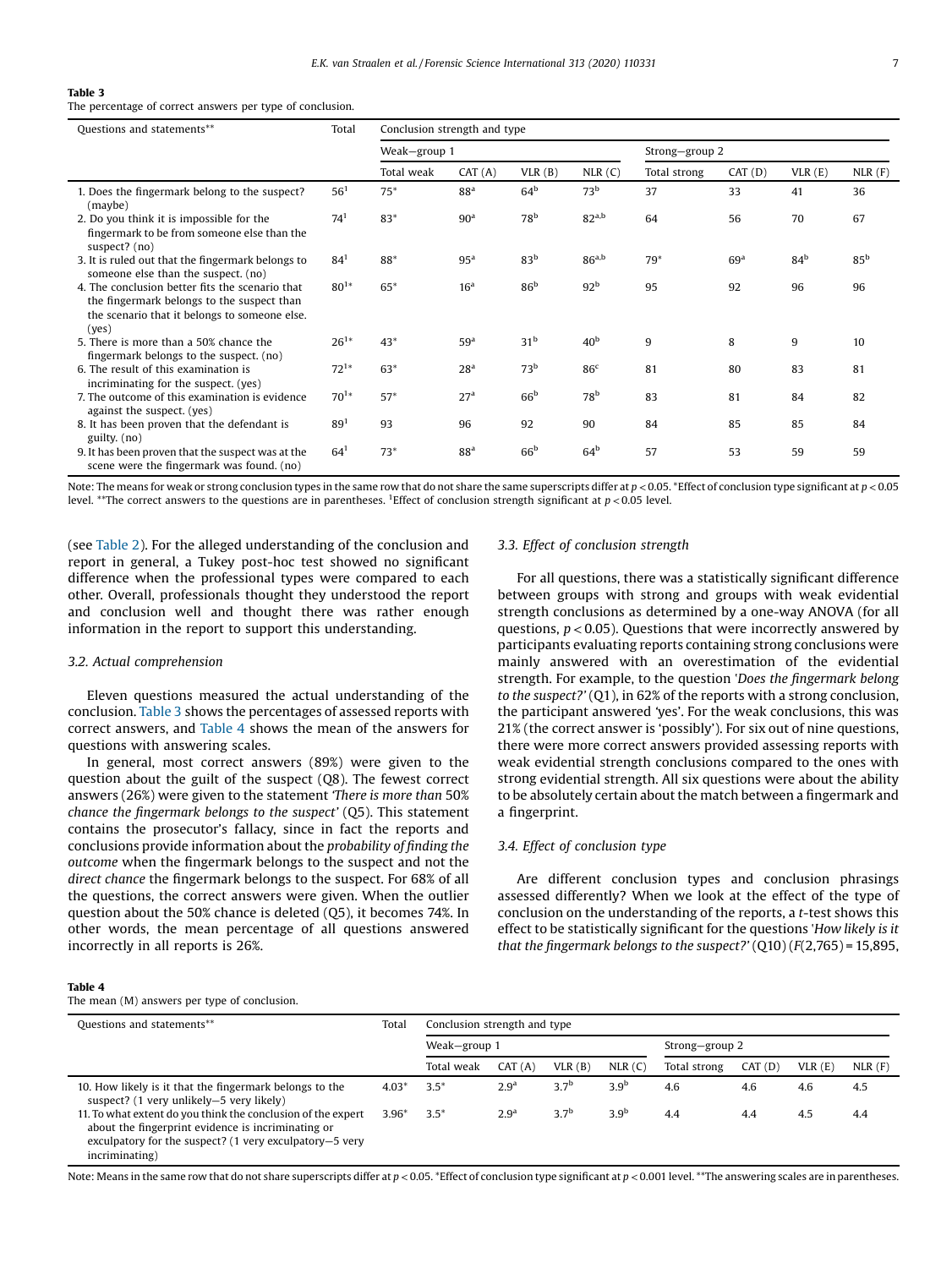#### <span id="page-8-0"></span>Table 5

Comparison of best alleged and best actual understood strength, conclusion type, and professional.

|                                     | Alleged      | Actual     |
|-------------------------------------|--------------|------------|
| Best understood evidential strength | Strong       | Weak       |
| Best understood weak conclusion     | Numerical LR | <b>CAT</b> |
| Best understood strong conclusion   | Numerical LR | Verbal LR  |
| Best understanding professional     | CSI          | Lawyer     |

 $p < 0.001$ ), 'To what extent do you think the conclusion of the expert about the fingerprint evidence is incriminating or exculpatory for the suspect?' (Q11) (F(2,765) = 18,756,  $p$  < 0.001), 'There is more than a 50% chance the fingermark belongs to the suspect' (Q5) (F(2,765)  $= 5,978$ ,  $p < 0.01$ ), 'The outcome of this examination is evidence against the suspect.'  $(Q7)$  (F(2,765) = 23,883, p < 0.001), 'The result of this examination is incriminating for the suspect'  $(Q6)$   $(F(2,765))$  $= 33,253, p < 0.001$ ), and 'The conclusion better fits the scenario that the fingermark belongs to the suspect than the scenario that it belongs to someone else' ( $O(4)$  ( $F(2.765) = 96.436$ ,  $p < 0.001$ ). These effects seem to be caused by the weak CAT conclusion (A), which is phrased 'cannot rule out'. As [Tables](#page-7-0) 3 and 4 show, the answers for reports containing this conclusion differ significantly from reports containing the other conclusions. The evidential strength of reports expressed in the weak CAT conclusion ('cannot rule out') is often underestimated when compared to the other conclusions. For example, to the statement 'The result of this examination is incriminating for the suspect' (Q6) in only 28% of the reports containing the weak CAT conclusion (A), the participant gave the correct answer 'yes'. For reports with other conclusion types, more than 70% answered 'yes'. It can therefore be stated that the phrasing 'cannot rule out' (A), used to express the weak CAT conclusion, is assessed as being less incriminating for the suspect compared to other conclusions. For reports with a strong evidential strength conclusion (group 2), there is a significant effect of the conclusion type for the statement 'It is ruled out that the fingermark belongs to someone else than the suspect'(Q3). Participants assessing reports with the strong CAT conclusion (D), phrased as 'individualisation', answered in 30% of the reports 'yes' (compared to 13% and 11% for the strong verbal LR  $(E)$  and strong numerical LR  $(F)$ conclusions) instead of the correct 'no'. Reports phrased with the strong CAT conclusion (D) thus seem to impart a stronger belief that the fingermark cannot belong to someone else than the person it is 'individualised' to than reports formulated with an LR do.

For reports with weak evidential strength conclusions (group 1), there is a significant effect of the type of conclusion for all questions (except for Q8, 'It has been proven that the defendant is guilty'). This effect seems to be caused by the weak CAT conclusion, phrased as 'cannot rule out' (A), of which the evidential strength seems to be underestimated compared to the other conclusions with the same evidential strength. For example, to the statement 'The conclusion better fits the scenario that the fingermark belongs to the suspect than the scenario that it belongs to someone else' (Q4), participants answered 'no' in 63% of the reports containing the weak CAT conclusion (A) (compared to 6% and 3% for the weak verbal and numerical LR conclusions (B and C)). The correct answer here is 'yes', which was only given in 16% of the reports with this conclusion type (compared to 86% and 92% for the weak verbal and numerical LR conclusions). Therefore, we can state that in general, participants felt that the weak CAT conclusion phrased as 'the suspect cannot be ruled out as donor of the fingermark' (A) does not best fit the scenario that the fingermark belongs to the suspect instead of the scenario that it does not belong to the suspect.

#### 3.5. Alleged and actual comprehension

In general, participants thought they understood the conclusions and reports well (see [Fig.](#page-6-0) 2). When it comes to the actual understanding for all groups, mistakes are made in the assessment of the evidential value of all conclusion types (see [Table](#page-7-0) 3). Therefore, it can be stated that in general, there is an overestimation of comprehension. Table 5 shows an overview of the best alleged understood and best actual understood evidential strength, conclusion type, and phrasing and best alleged and actual understanding professional.

Looking at the evidential strength, participants who evaluated reports with strong evidential strength conclusions (group 2) had a higher alleged understanding of the report and conclusion compared to participants evaluating reports with weak evidential strength conclusions. When it comes to the actual understanding, for only three out of nine questions, the percentage of correct answers was highest for the reports with strong conclusions. It therefore seems that the actual understanding is highest for the reports with weak evidential strength conclusions and the



Fig. 3. The mean percentage of correct answers for all questions per type of professional.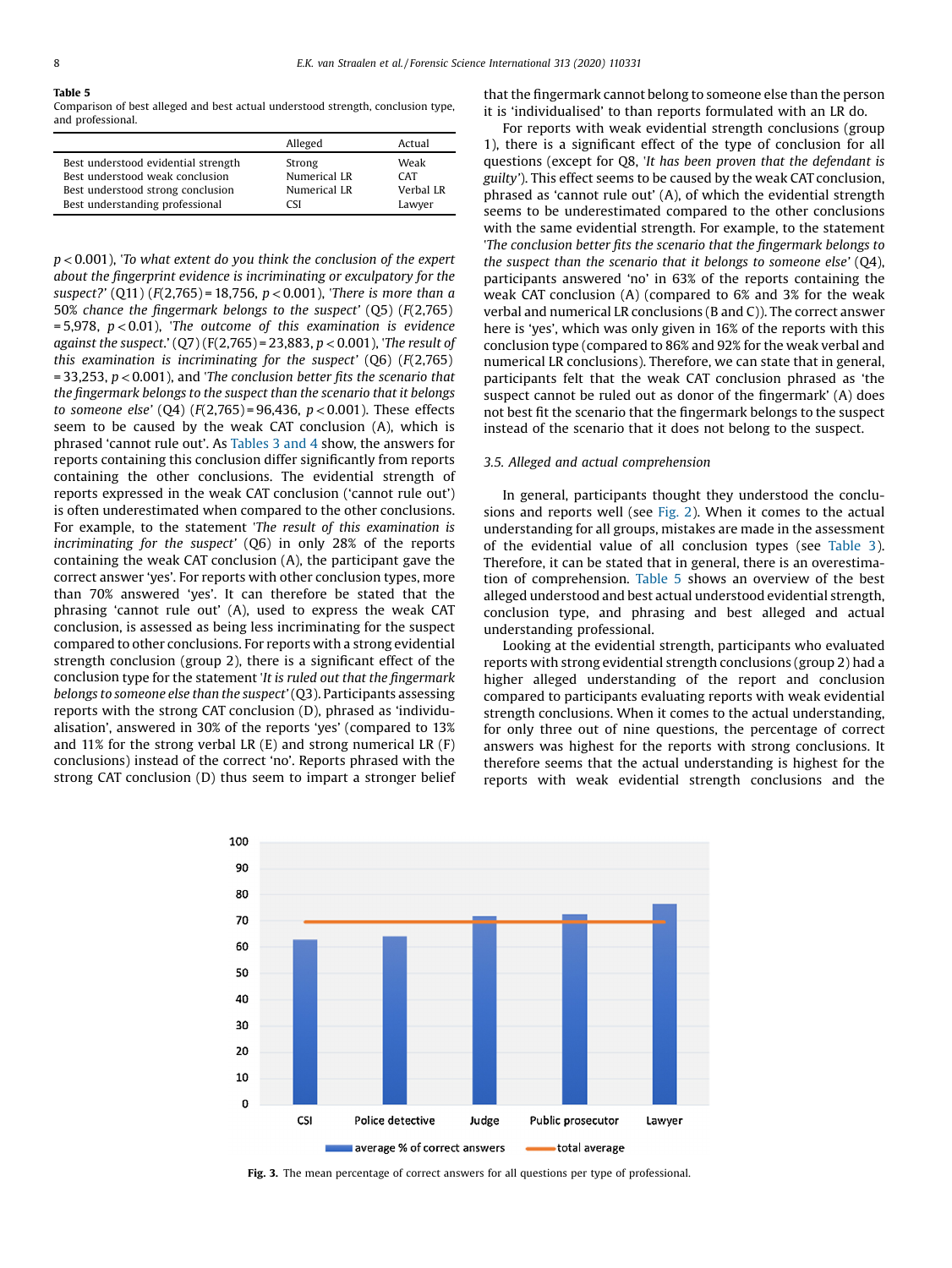The mean (M) answers per type of professional.

| Questions and statements $(M)^*$                                                                                                                                                             | Total | Type of professional (M) |                  |                   |        |       |
|----------------------------------------------------------------------------------------------------------------------------------------------------------------------------------------------|-------|--------------------------|------------------|-------------------|--------|-------|
|                                                                                                                                                                                              |       | CSI                      | Police detective | Public prosecutor | Lawyer | Judge |
| 10. How likely is it that the fingermark belongs to the suspect?<br>(1 very unlikely—5 very likely)                                                                                          | 4.03  | 4.16                     | 4.17             | 3.91              | 3.97   | 4.04  |
| 11. To what extent do you think the conclusion of the expert about<br>the fingerprint evidence is incriminating or exculpatory for the<br>suspect? (1 very exculpatory–5 very incriminating) | 3.96  | 4.11                     | 3.95             | 3.91              | 3.89   | 3.93  |

Note: \*The answering scales are in parentheses.

overestimation of understanding is highest for the strong evidential strength conclusions and reports.

For the alleged comprehension of the different conclusion types with weak evidential strength (group 1), participants seemed to think they best understood the numerical LR report (C) and least understood the report with a verbal LR conclusion (B). For the actual understanding, for only three out of nine questions, most correct answers were given for reports with the numerical LR conclusion (C), and none of the questions had most correct answers for the verbal LR conclusion (B) (when comparing the weak conclusions). Looking at the actual understanding of reports with weak CAT conclusions (A), for six out of nine questions, participants understood these reports the best, making this the best understood weak conclusion type.

The alleged comprehension of strong evidential strength conclusions (group 2) was highest for the numerical NLR conclusion (F), while for reports with this conclusion type, only two out of nine questions had the most correct answers. The CAT conclusion for strong evidence (D) was expected to be least understood, and since for eight out of nine questions the percentage of correct answers was lowest for this conclusion type, this seems to be the conclusion type with least overestimation of comprehension. The verbal LR conclusion (E) had the highest actual understanding considering the most correct answers for seven out of nine questions, while the alleged understanding of this conclusion type was average compared to the other conclusion types. As stated, the alleged understanding of conclusion types does not differ significantly. However, the actual understanding does, which shows the professionals' lack of awareness of their actual understanding of different forensic conclusions.

Of all the participating professionals, the CSIs were most confident about their understanding of the reports and its conclusions. Looking at the actual understanding, the CSIs had for the majority of the questions the lowest or second lowest percentage of correct answers. Criminal lawyers were least optimistic about their understanding but had the highest or second highest percentage of correct answers to all questions except for the question about whether the results are incriminating for the suspect, which might be explained by the lawyers' professional partiality towards the defendant.

#### 3.6. Participant characteristics

[Fig.](#page-8-0) 3 shows the mean percentages of correct answers to all questions per type of professional for all assessed reports. Table 6 shows the mean of the answers with answering scales per professional type. For all the questions, the type of professional answering the questions had a significant effect on the percentage of correct answers.

For the total group, the gender of the participants had no significant effect on the percentage of correct answers to all questions. However, a one-way ANOVA showed that for the total group of participants, their age had a significant effect on the answer to the statement'It is ruled out that the fingermark belongs to someone else than the suspect' (Q3)  $(F(4,238) = 2,793, p < 0.05)$ . In general, most correct answers were given by participants between 30 and 39 years old ( $N = 61$ ,  $M = 1,09$ , SD = 0,20) and most incorrect answers by participants older than 60 ( $N = 26$ ,  $M = 1,31$ , SD = 0,39).

Whether participants had seen a fingerprint examination report or gained knowledge about fingerprint examination before completing the questionnaire had no effect on the actual comprehension of the conclusions. Participants were asked how familiar they feel when it comes to reading and understanding figures and statistics. Overall, they felt quite familiar  $(M=3.5)$ . In general, non-legal professionals (CSI's and police detectives) felt slightly more familiar with statistics  $(M=3.6)$  than legal professionals (public prosecutors, criminal lawyers, and judges)  $(M = 3.3)$ . As shown by [Fig.](#page-8-0) 3, legal professionals had a higher percentage of correct answers compared to non-legal professionals.

For all professional groups, the differences per type of conclusion were similar for all questions. We examined for every group of professionals whether they answered questions significantly differently per type of conclusion. For most questions, we saw similar trends. For the weak evidential strength, the CAT (A) conclusion was significantly different from the weak numerical LR (C) and mostly from the weak verbal LR (B) conclusion as well.

#### 4. Discussion and conclusion

This study focused on the interpretation of forensic conclusions by criminal justice professionals. Do professionals understand the forensic conclusions they work with in daily practice and on which important decisions for the criminal justice system are based? Overall, professionals thought they understood the reports and their conclusions quite well. Those with the lowest alleged understanding had the highest actual understanding, whereas participants with the highest alleged understanding had (almost) lowest actual understanding. Some overestimation of the selfproclaimed understanding was expected, but not this skewed association between alleged and actual understanding. These outcomes show that professionals do not always correctly assess their understanding of forensic conclusions. This is in line with findings by other studies [6–[8\]](#page-11-0).

Looking at the actual understanding, participants seemed to overestimate the strength of almost all conclusion types and phrasings, except for the weak CAT conclusion, which was undervalued by most participants. As expected [[20,26,32](#page-11-0)], reports with strong conclusions were assessed as having a higher evidential strength than reports with weak conclusions. The results showed that the strength of reports with strong conclusions was most often overvalued. Participants evaluate those reports as having a higher evidential strength than they actually do, allocating them 100% certainty. Based on the literature [\[26](#page-11-0)], we expected the numerical LR conclusion to be better understood than the verbal (verbal LR and CAT) conclusions, but in fact, it was the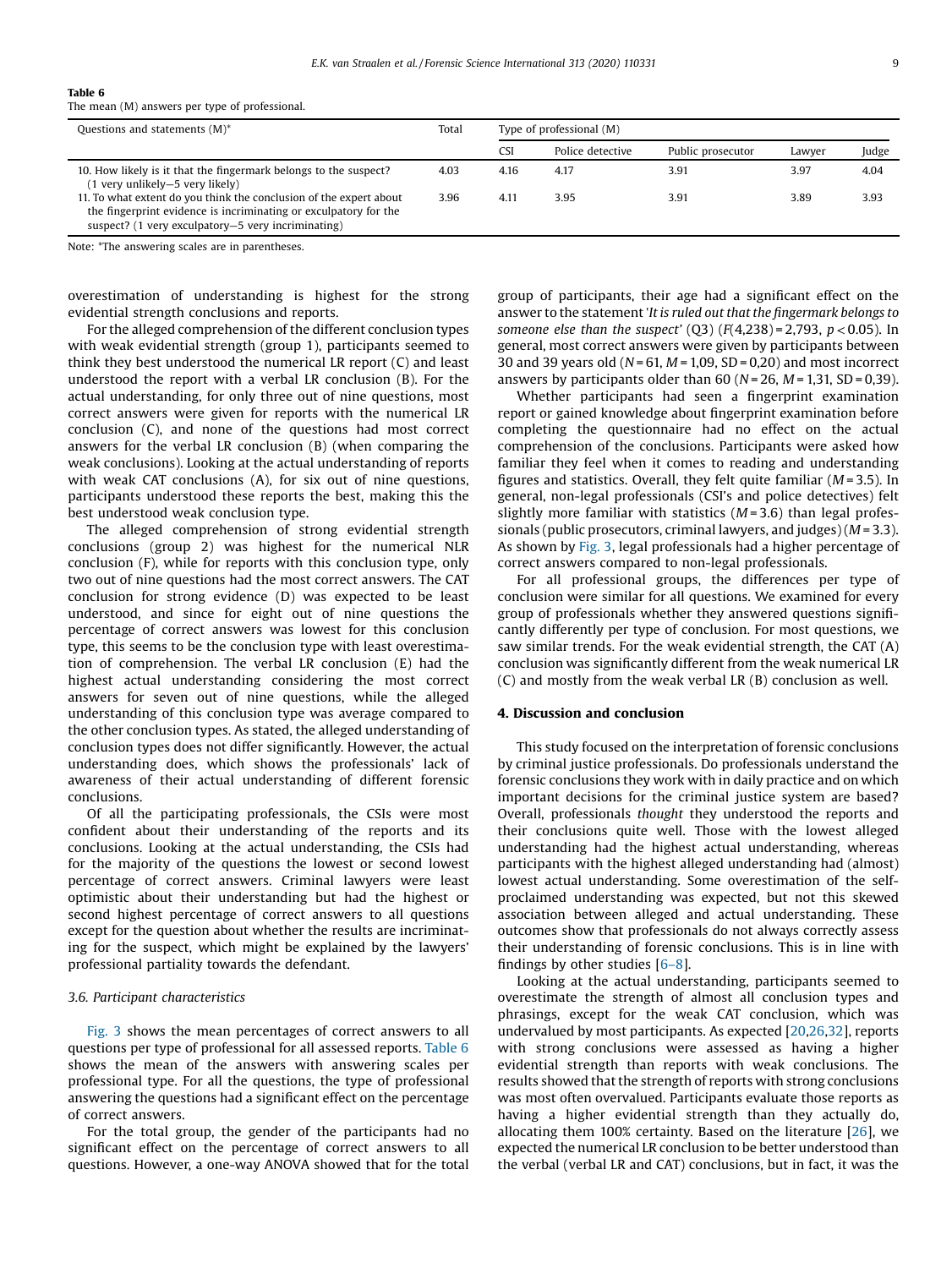other way around: for the weak conclusions, the CAT conclusion was best understood, and for the strong conclusions, the verbal LR conclusion was best understood. When the different conclusion types are compared, the CAT conclusion stands out. This conclusion type seems to be misinterpreted the most. Compared to the other conclusion types, the strong CAT conclusion is often overvalued (as was also seen in the study by Garrett et al. [[32](#page-11-0)]), whereas the weak CAT conclusion is mostly undervalued. These findings of over- and underestimation of the strength of the CAT conclusions are similar to results in the study by Bayer et al. [[27](#page-11-0)]. The weak CAT conclusion in particular is valued differently, being assessed as less incriminating for the suspect compared to the weak verbal LR and the weak numerical LR conclusions.

The various types of professionals assessed the reports and conclusions differently. Can this difference be explained by the specific roles they have in the criminal justice system? The CSI collects the evidence and passes it on to the police detective and public prosecutor. The CSI does not have to make a decision based on the conclusion, but often writes a summary of the report and its conclusion. The police detective has to decide whether and how to use the evidence for the investigation. The public prosecutor decides based on the conclusion whether to use it in the criminal case and trial. The criminal lawyer has to decide based on the report and conclusion whether the evidence was used correctly and in accordance with the law and whether there is room for a defence strategy. And finally, the judge has to decide based on the report and conclusion whether it is sufficient evidence and in what direction it points (guilt or innocence). Every professional has his or her own role in the judgment of the evidence. The role of the CSI (making a summary and passing it on) is different than the role of the judge (making a final and 'absolute' decision). We cannot deny the difference in the way professionals use forensic conclusions and the possibility that this influences their interpretation. Also, differences in their familiarity with statistics might influence their interpretation of those conclusions. Further research is needed to explain individual differences and effects of participants' background characteristics. Still, we think every professional working with forensic conclusions should understand the meaning and value of these conclusions. Criminal justice professionals working with forensic evidence can make mistakes in the investigation and prosecution process when their understanding of forensic conclusions is not entirely correct. To enhance this understanding, what would be the best way to present a forensic conclusion?

It is often claimed that the strong CAT conclusion 'individualisation' is best suited for the traditional forensic examination reports, but this conclusion type and its phrasing seem to be the most misinterpreted and overvalued conclusion. We do not suggest abandoning this way of reporting results, but when verbal expressions of conclusions are used, the choice of words is determinative for its understanding. Conclusions entailing some sort of uncertainty seem to be better understood. Adding conclusions to an existing scale might be useful, especially if they provide more defined options for expressing examination results [[19](#page-11-0)].

Based on our findings, we suggest that for every forensic conclusion, its uncertainty should be stated clearly. The words 'cannot be ruled out as donor' seem to make professionals aware of uncertainty in conclusions. Adding these words as a kind of 'disclaimer' to other conclusions might help professionals with their interpretation of the value of conclusions and the awareness that there is always some uncertainty. When using a numerical value, it has to be clear what the foundation for the numerical value is. If the investigation method is not scientifically based and a calculation for the choice of numerical value cannot be clearly stated, this might not be the best conclusion type. It is debatable whether this is the same when using a verbal scale, since any kind of scale might impart the assumption of a clear distinction between possible outcomes.

The communication on the evidential value and uncertainty of a specific piece of evidence should be clear enough for everyone using the same evidence to have the same understanding. In our study we observe differences in interpretation and therefore differences in understanding. To enhance the uniformity in this understanding we have made a few suggestions.

Based on former studies and on our findings, we suggest the use of a numerical conclusion (which can be a likelihood ratio or another numerical value) with a clear description of the foundation of that value and its uncertainty. This should only be used when a clear foundation (calculation) for the numerical value can be presented. When a clear calculation cannot be presented, a verbal value would be better suited. Also for a verbal conclusion, a clear foundation for the chosen outcome and the existing uncertainty should be presented. A verbal scale should only be used, when a clear distinction between possible outcomes can be provided. Even though our study solely focused on the interpretation of evidential strength and conclusion types, we believe that since misinterpretations are easily made, reports should clearly state on what information the conclusion is based. This way, professionals using the reports are able to make a correct assessment of the evidence and its evidential strength. Professionals using reports with numerical conclusions need to have sufficient mathematic knowledge (or gain advice) to fully understand these values and be able to assess uncertainty. When decisions are made on the use of new conclusion types within a field of forensic evidence, the experts conducting the forensic comparisons should be involved in this process. The study by Langenburg et al. [[23](#page-11-0)] indicates that the perception of a new methodology and corresponding conclusion can be different for laypersons compared to forensic experts.

We believe that professionals working with forensic reports and conclusions, should be aware of a possible lack in their understanding, and ask for advice from an independent source. By sharing the results of the current as well as comparable experimental studies with these professionals, awareness of lack of understanding can be increased. Furthermore, implementing standard feedback on professionals' assessment of evidential value could help increase this awareness. In the Netherlands, forensic advisors with a university degree in forensic science are employed at the courts. These advisors can provide explanation on forensic evidence to judges when asked for. We believe this advice should be standard for all criminal cases entailing forensic evidence. Such an initiative should also be implemented into other organizations within the criminal justice system handling forensic evidence. As long as these advisers withhold from opinionizing on the evidence, this could be an important addition.

Further research on the interpretation of (new) forensic conclusions is necessary to develop new conclusions or instructions. Since this study shows that professionals are not fully aware of a possible lack in their understanding of forensic evidence, they might not seek for extra assistance (advice, courses) when needed. Therefore, courses on the interpretation of forensic evidence should be obligatory for all professionals working with these conclusions. Our recommendation is to make these courses part of the basic training for police, public prosecutors, lawyers, and judges. We think that these obligatory courses should at least include insights into the creation of forensic reports and conclusions by the forensic experts, a discussion of scientific research on the understanding of forensic reports, conclusions and common fallacies, and teaching on the foundation and formation of numerical values, (Bayesian) statistics and the uncertainty in forensic evidence.